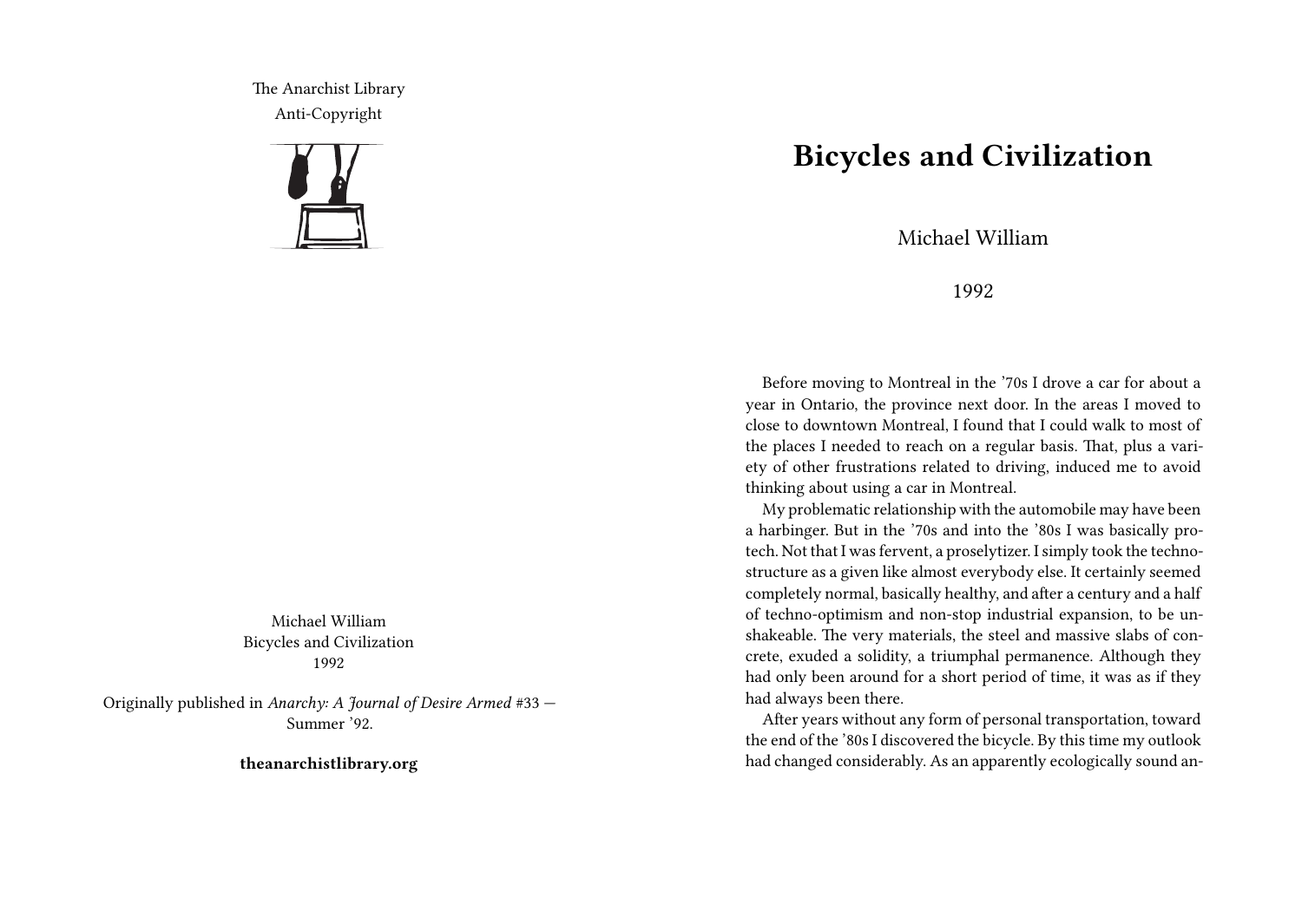tidote to the automobile, the bicycle seemed to fit in perfectly with my by now anti-civilization outlook.

I used my bike almost every day. I explored distant and unfamiliar areas of the city, saved bus and metro (subway) fares, could get to where I wanted to go faster and was able to expand the number of places I could comfortably reach. I used my bike right through January and February (many people are unaware that a bike can be used all winter, even in an icy city like Montreal. It's only slippery during and just after a snowfall. On the other hand the salt on the streets has a very corrosive effect and tends to wreck the bike).

Having used my bike on a regular basis for several years, however, I am now thoroughly fed up. Whenever possible I avoid my bike and walk. Whereas I previously saw bikes as at least a" partial negation of civilization's worst aspects, they now appear to be an integral part of the megamachine. Each day more and more of the surface of the earth is gobbled up by streets and highways. Uprooting everything in its path, this onslaught replaces the irregular, spontaneous, unpredictable surfaces of nature with the flat surfaces, the 90-degree angles, the monotonous predictability of the rhythms of the megamachine. When the asphalt crumbles from the constant pounding, and shoots of nature reassert themselves through the cracks, they are crushed and obliterated by cars and trucks until a steaming layer of asphalt 'disappears' them and the cycle begins anew.

Cut into rectangles and squares, space in the city is proportioned for specific uses. Bicycles, which require a lot of room, are not enough of a priority so they are shunted into the space reserved for motor vehicles. The congested inner city streets where I use my bike are a zone of constant vulnerability. At any moment a car? can come zooming up from behind without my noticing, a parked car can start up and plunge out in front of me, or kids can leap out from behind parked cars. But if there are very real risks which can be calculated and taken when I use my bike, the scope of these challenges is very limited. These are not the kind of risks which are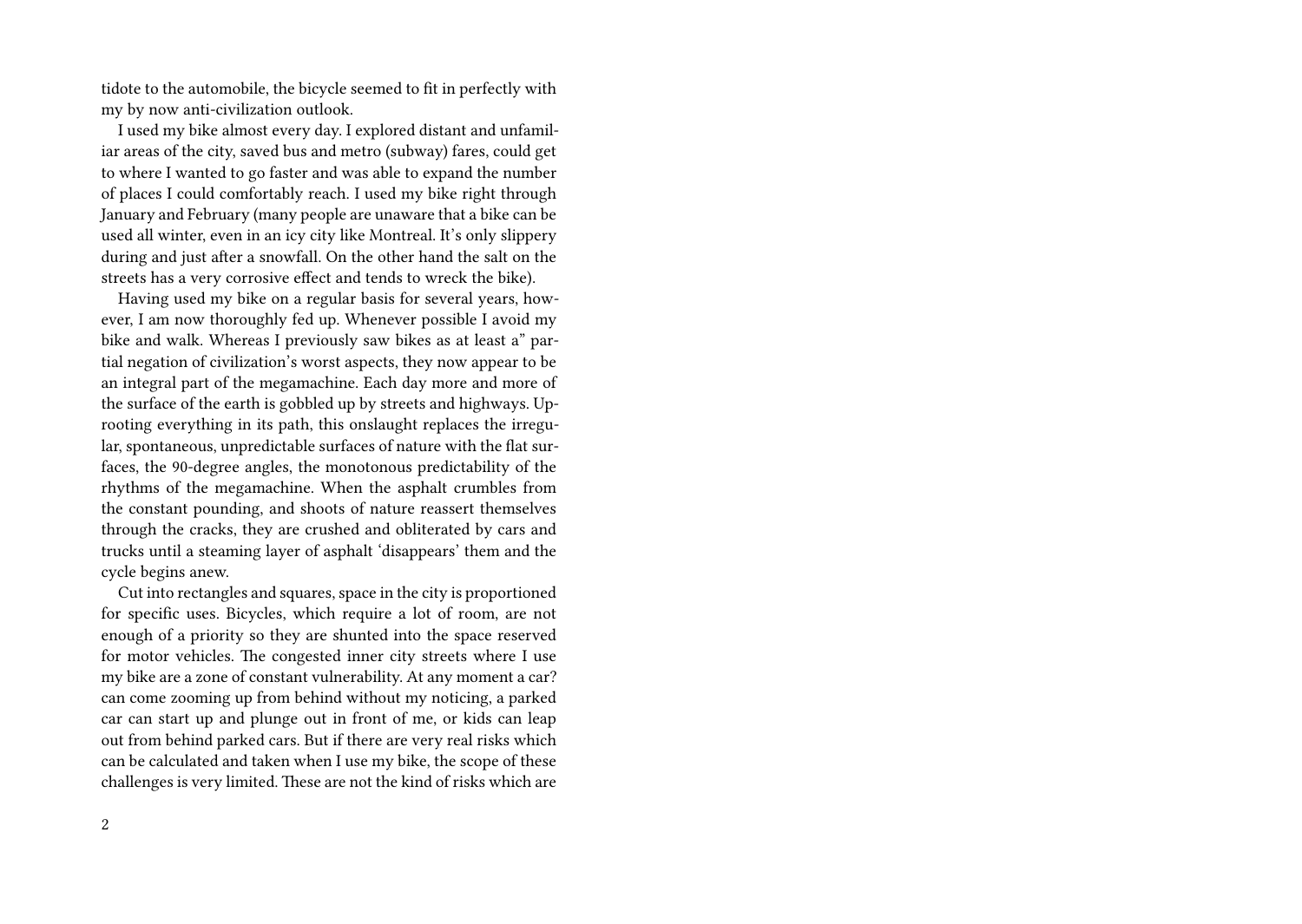isn't it more appropriate to question "the very things we are using?" When Bookchin says "we need" these technologies, he is speaking only for himself.

Questioning bikes will be heretical for some, no doubt. But questioning everything, if offering no guaranties, at least allows the possibility of creating situations which are truly different. For now I continue to use my bike and mass transportation but walk whenever possible. Only when walking do you have time to really look at things, or to think about things in the most uninterrupted, spontaneous way.

taken in order to unlearn our domestication and go wild, to confront the demons within and surrounding us. The risks involved in bike riding are simply a question of calculating how many corners you are going to cut safety-wise, which often boils down to how much you're willing to stick your neck out to get somewhere faster: speed is the essence -of civilization.

Walking is a time to daydream, to analyze, to people-watch. But when I'm on a bike it is almost impossible to let my thoughts and emotions flow because I have to constantly monitor the activities of the metal monsters surrounding me. I could simply ignore them, but that would quickly become fatal. Not that this monitoring activity requires a lot of conscious effort, nor am I usually in immediate danger. But it remains an ongoing irritation because it is constantly intruding. Like an omnipresent pollution, it makes bike riding *unpleasant*.

As well it's hard to have other than an alienated relationship toward people driving cars. Especially at night you can't even see the drivers and passengers properly because they lurk in the shadows, distorted by rapidly moving shapes on curved glass surfaces. Driving transforms the personalities of motorists, who take on its frustrations while at the same time exercising the power it conveys. Bicyclists are intruders, an irritant, and the scarcely-veiled hostility of motorists makes bike riding all the more disagreeable.

Like a moth to the light I get drawn toward the sidewalk, where I can bike along without thinking about cars, at least until I get to the end of the block. But here an inversion takes place: on the sidewalk I become towards pedestrians what cars are towards me on the streets — a physical menace and a general pain in the ass. Since I'm not interested in plowing into kids and little old ladies clutching grocery bags, I usually avoid the sidewalks and end up back on the streets.

Not that I obey the rules, as I was reminded by an ad in a local bicycle-oriented tabloid which featured a number of safety tips: "obey traffic signals" (I don't); "wear a helmet" (I don't); "ride with